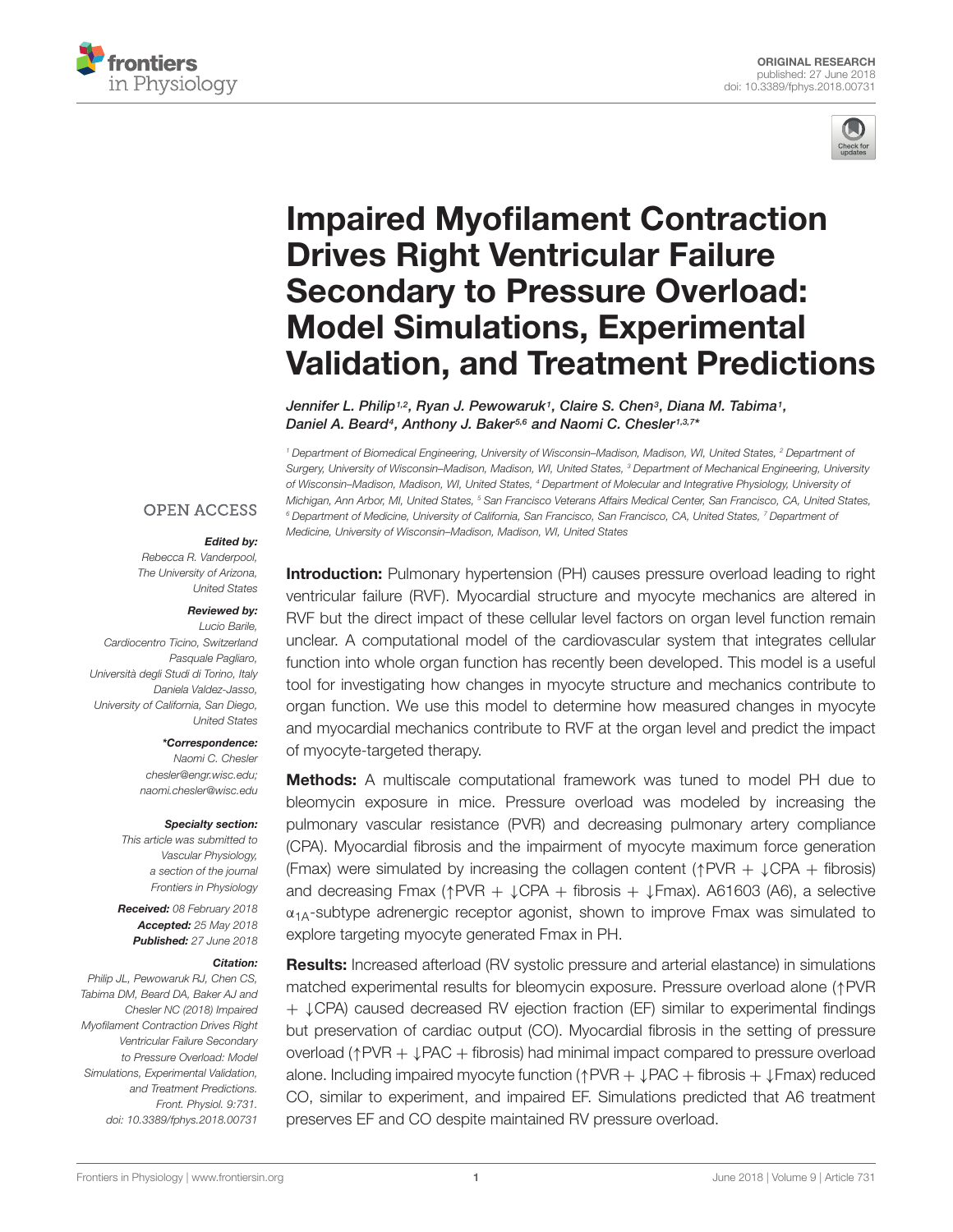**Conclusion:** Multiscale computational modeling enabled prediction of the contribution of cellular level changes to whole organ function. Impaired Fmax is a key feature that directly contributes to RVF. Simulations further demonstrate the therapeutic benefit of targeting Fmax, which warrants additional study. Future work should incorporate growth and remodeling into the computational model to enable prediction of the multiscale drivers of the transition from dysfunction to failure.

Keywords: pulmonary hypertension, computational modeling, right ventricular failure, myoycte mechanics, fibrosis, myocyte force generation, right ventricle

#### INTRODUCTION

Pulmonary hypertension (PH) is a fatal vascular disease that progresses from first symptoms to death in 5 years for 61% of patients (Thenappan et al., 2010). Right ventricular failure (RVF) is the leading cause of death in patients with PH (Sztrymf et al., 2010; Vonk Noordegraaf and Galie, 2011). Despite its high clinical significance, RVF is poorly understood and inadequately treated.

The right ventricular (RV) response to pressure overload in PH is initially adaptive but subsequently transitions to RVF. The adaptive phase is characterized by hypertrophy, increased or decreased end-systolic elastance, impaired ventricular-vascular coupling and diastolic dysfunction (Bogaard et al., 2009; Champion et al., 2009; Wang et al., 2013; Liu et al., 2014; Rain et al., 2014; Golob et al., 2016; Liu et al., 2017b), whereas the transition to RVF is marked by decreased RV ejection fraction and decreased cardiac output (CO) (Greyson, 2008; Markel et al., 2008; Bogaard et al., 2009). Histologically, RVF is characterized by myocardial fibrosis and rarefaction of myocardial capillaries (Bogaard et al., 2009; Drake et al., 2011; Rain et al., 2014, 2016). Recent small animal studies have demonstrated distinct molecular and cellular profiles for RVF (Bogaard et al., 2009; Drake et al., 2011; Gomez-Arroyo et al., 2013). However, none have demonstrated a functional link between cellular level and organ level changes in function.

Cellular level function is best evaluated by a combination of myocyte biomechanical measurements via length-tension and force generation experiments as well as myocardial cellular and extracellular structural measurements. This approach has only been used to explore the RV in a limited number of studies. Myocyte maximum force generation has been found to be preserved or increased in some models of PH (Fan et al., 1997; Walker et al., 2011; Wang et al., 2018), but decreased in others (Versluis et al., 2004; Dai et al., 2006; Cowley et al., 2015, 2017). In particular, in RVF secondary to LV failure and RVF due to bleomycin-induced pulmonary fibrosis (Wang et al., 2010; Cowley et al., 2017), maximum myocyte force generation (Fmax) decreases. Changes in passive myocardial mechanics have also been found in human PH as measured in isolated RV trabeculae (Rain et al., 2013) and experimental models of PH associated with myocardial fibrosis (Rain et al., 2016).

These studies give evidence of important associations between cellular level and organ level function changes in RVF; however, no causal relationships have been established. A computational model of the cardiovascular system that integrates cellular

function (both metabolic and mechanical) and structure into whole organ function has recently been developed (Tewari et al., 2016a,b). This model is an important tool to aid in investigating which functional and structural changes at the cellular level cause impaired RV function at the organ level.

Here, we used this multiscale computational model to investigate how measured changes in myocyte and myocardial mechanics cause RVF at the organ level. Moreover, we predict the ability of a novel myocyte-targeted therapy for RVF to restore organ level RV function based on measurements of cellular level function.

#### MATERIALS AND METHODS

#### Bleomycin Mouse Model of Pulmonary Hypertension and Right Ventricular Failure

Bleomycin treatment has been shown to result in pulmonary fibrosis, PH and RVF in  $\sim$ 2 weeks (Williams et al., 1992; Sato et al., 1993; Hemnes et al., 2008; Cowley et al., 2017). Hemnes et al. (2008) characterized the development of PH and RVF in bleomycin (Bleo) treated mice *in vivo* using right heart catheterization and pressure volume loop analysis. Our group has documented the development of RVF following Bleo treatment and demonstrated impaired myocyte force generation (Cowley et al., 2015, 2017). **Table 1** summarizes these experimental results.

#### Computational Modeling Model Description and Adaptation

The multiscale model is illustrated in **Figure 1**. Developed by Tewari et al. (2016b), myofilament mechanoenergetics (Tewari et al., 2016a,b) drive biventricular contraction and relaxation (Lumens et al., 2009) coupled to lumped parameter circulations (Tewari et al., 2013). As recently described by Pewowaruk et al. (2018), in order to better represent diastolic ventricular physiology, a varying elastance atrial model was incorporated (Senzaki et al., 1996), in which the atrial pressure changes that drive ventricular filling are calculated as

$$
P_{\text{atria}} = \frac{V_{\text{atria}}}{C_{\text{atria}}} \tag{1}
$$

where  $P_{\text{atria}}$  is atrial pressure,  $V_{\text{atria}}$  is the atrial volume, and  $C_{\text{atria}}$ is the time varying atrial compliance depicted in **Figure 2**.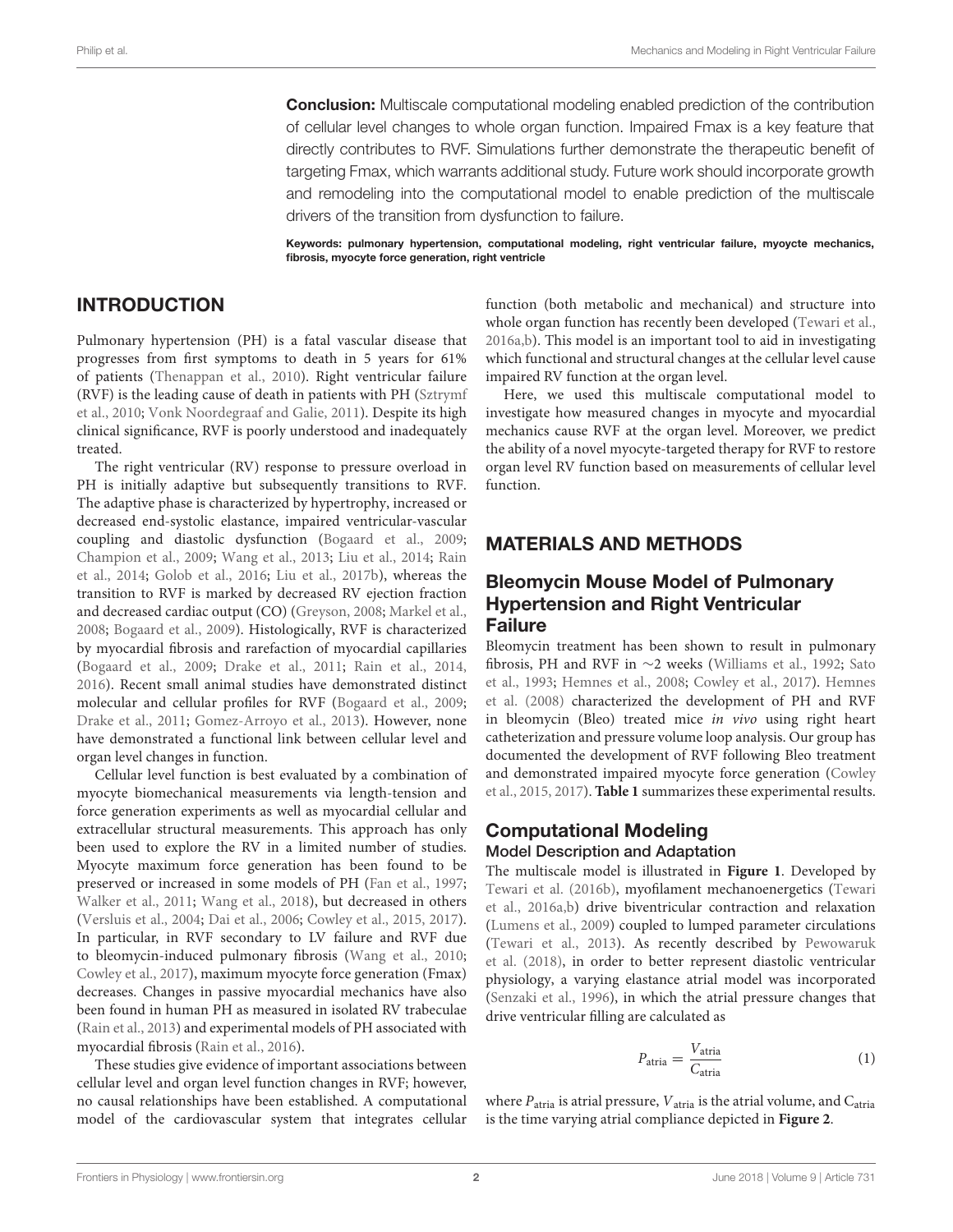|  | <b>TABLE 1</b>   Hemodynamic alterations in right ventricular failure (RVF) due to bleomycin exposure |  |  |
|--|-------------------------------------------------------------------------------------------------------|--|--|
|  |                                                                                                       |  |  |

| Parameter                                   | <b>Experimental values</b> |               |                            | Fold change from control |                   |                                          |  |
|---------------------------------------------|----------------------------|---------------|----------------------------|--------------------------|-------------------|------------------------------------------|--|
|                                             | Control                    | <b>Bleo</b>   | $Bleo + A61603$            | <b>Bleo</b>              | $B$ leo + A61603  | <b>Source</b>                            |  |
| RV-systolic pressure (mmHq)                 | 20.9                       | 42.9          |                            | ↑1.10                    |                   | Hemnes et al., 2008                      |  |
| RV-diastolic pressure (mmHq)                | 2.4                        | 6.7           |                            | ↑1.80                    |                   | Hemnes et al., 2008                      |  |
|                                             |                            |               | Pulmonary vascular indices |                          |                   |                                          |  |
| Arterial elastance [E <sub>a</sub> ] (mmHq) | 0.91                       | 2.75          |                            | ↑3.00                    | -                 | Hemnes et al., 2008                      |  |
|                                             |                            |               | Right ventricular indices  |                          |                   |                                          |  |
| Cardiac output (normalized)                 | 1.0                        | $0.44 - 0.70$ | 0.78                       | $10.30 - 0.56$           | $\downarrow$ 0.20 | Hemnes et al., 2008; Cowley et al., 2017 |  |
| Ejection fraction [EF] (%)                  | 69.6                       | 39.4          |                            | $\downarrow$ 0.43        | -                 | Hemnes et al., 2008                      |  |
| Fractional shortening [FS] (%)              | 46.1                       | 20.1          | 36.8                       | $\downarrow$ 0.56        | $\downarrow$ 0.22 | Cowley et al., 2017                      |  |
| Contractility index                         | 129.1                      | 56.4          |                            | $\downarrow$ 0.56        | -                 | Hemnes et al., 2008                      |  |



#### Simulation of Bleomycin-Induced Pulmonary Hypertension

Baseline multiscale model parameters were those used by Tewari et al. (2016b) to model the healthy rodent cardiovascular system. To simulate bleomycin-induced PH, pulmonary vascular resistance (PVR) was increased to match experimental measurements published by Hemnes et al. (2008; **Table 1**). While Hemnes et al. (2008) didn't report pulmonary artery compliance (CPA), it is well known that as PVR increases in PH, CPA decreases (Lankhaar et al., 2006, 2008; Saouti et al., 2009) and this loss of compliance is an important component of RV afterload (Wang and Chesler, 2013). Given this lack

of data, decreases in CPA in response to Bleo were chosen to match published experimental measurements of CPA in mice with other forms of PH (Tewari et al., 2013; Liu et al., 2015, 2017a; Wang et al., 2018). RV mass was increased to match RV hypertrophy reported by Cowley et al. (2017) in Bleo mice. For all simulations, blood volume and systemic vascular resistance were adjusted to maintain systolic arterial pressures between 110 and 125 mmHg as done previously (Tewari et al., 2016b). Left ventricular function has been shown to be unchanged in the setting of bleomycin-induced PH (Cowley et al., 2015), therefore LV parameters were kept at baseline for all simulations. Simulations were run until the convergence criterion of RV versus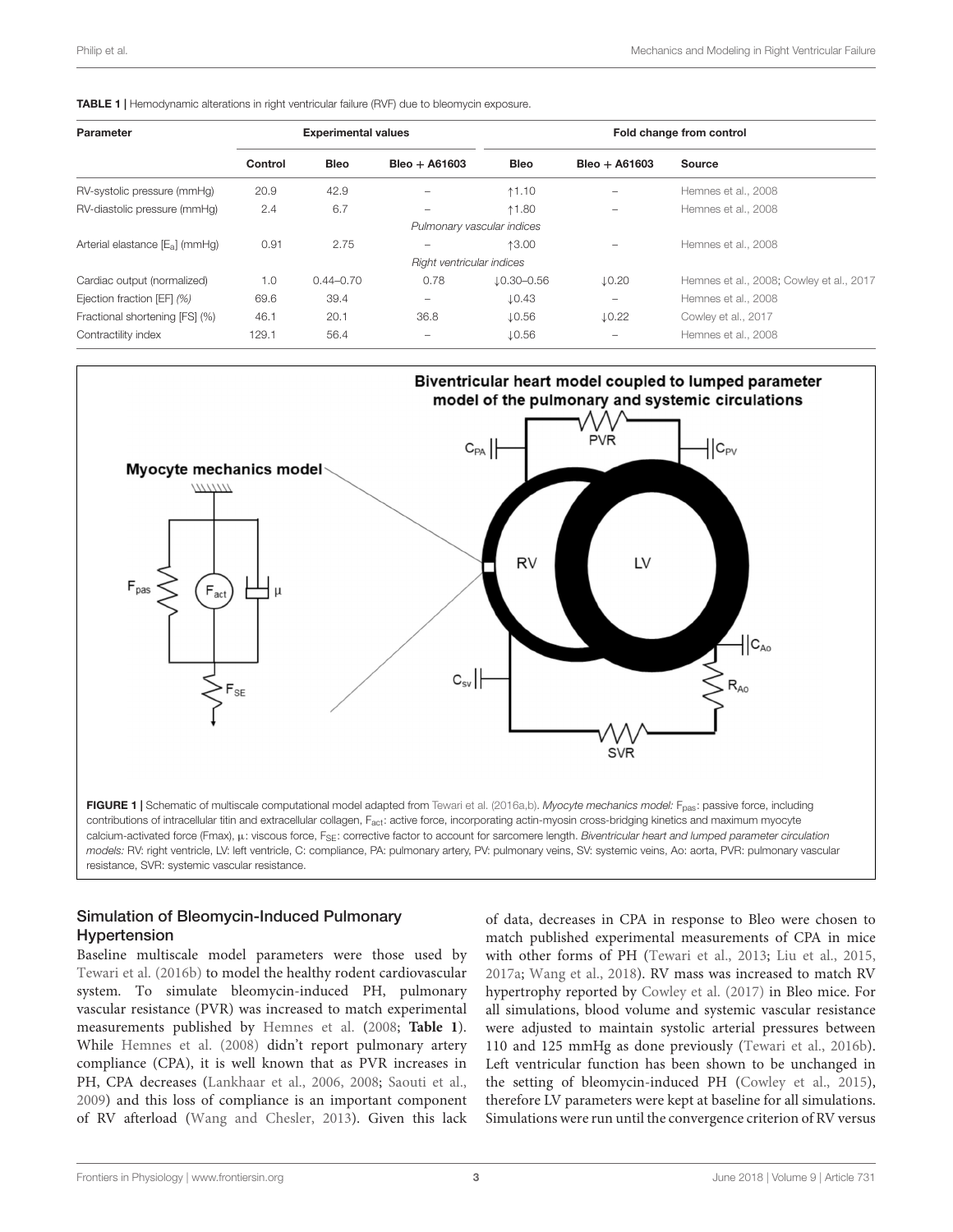

LV stroke volume difference less than one percent was met. Convergence typically occurred after approximately 200 heart beats.

Myocardial fibrosis was modeled by increasing the collagen passive force contribution (*Con*collagen*)* in the elastic myocardium constitutive model of Rice et al. (2008) while the decrease in maximum myofilament force was represented by decreasing the myosin head stiffness ( $k_{\text{stiff},2}$ ) (Tewari et al., 2016a). Fibrosis and decreased Fmax were only simulated in the RV free wall, with LV and septum parameters kept at baseline values. The parameter value changes used in simulations of Bleo versus control are shown in **Table 2**. In order to investigate the individual effects of fibrosis and Fmax, the parameter changes were simulated individually and together.

In order to control for any potential variations in animal size between the experimental animals, all experimental and model results were normalized to the reference group for either the experiment or simulation. Experimental results for bleomycin exposure were normalized to Control. Simulation results were normalized to Baseline.

#### Contribution of Myocyte Maximum Force Generation to Right Ventricular Function Independent of RV Afterload

To explore the impact of Fmax on cardiac output (CO) and RV ejection fraction (EF) independent of RV afterload, simulations were performed with five Fmax values evenly spaced between those used in baseline and Bleo simulations with PVR and CPA at baseline values. Simulated CO and EF values were then correlated with Fmax using a linear regression. *R* squared (*R*2) of the linear regression was used as a metric of correlation strength.

#### Impact of Myocyte Targeted Therapy on Right Ventricular Function

A61603 (A6), a selective  $\alpha_{1A}$ -adrenergic receptor agonist, has recently been shown to prevent RV failure following Bleo exposure by preserving myocyte force generation (Cowley et al., 2017). Here we used the multiscale model to predict the efficacy of A6 as a therapeutic strategy, instead of as a preventive strategy. Since improved Fmax was the primary mechanism identified for A6 preservation of RV function (Cowley et al., 2017), simulations of A6 treatment included only restored Fmax with no change in afterload (PVR or CPA), hypertrophy or fibrosis. RVF due to Bleo exposure was simulated as described above and depicted in **Table 2**. A6 treatment of RVF was simulated by matching Fmax values to those measured in isolated RV cardiomyocytes with A6 preventative treatment and Bleo exposure (Bleo + A61603 in **Table 2**; Cowley et al., 2017). As no experimental results regarding LV function with A6 preventative treatment and Bleo exposure were available, LV parameters were kept at baseline Bleo  $+$  A6 simulations. Simulated rescue of RVF with A6 treatment was then compared against experimental prevention of RVF with A6. As described above, experimental and model results were normalized to the reference group for either the experiment or simulation. Experimental results for bleomycin exposure with A6 prevention therapy were normalized to bleomycin exposure alone. Simulation results for bleomycin exposure with A6 rescue treatment were normalized to bleomycin simulation.

### RESULTS

# Pressure Overload Alone Leads to Right Ventricular Dysfunction

Pulmonary vascular resistance was increased twofold and pulmonary artery compliance (CPA) was decreased to 70% of control levels (**Table 2**) to match experimental observations of increased PVR in mice following Bleo exposure (**Table 1**; Hemnes et al., 2008) and experimental observations of decreased CPA in mice with other forms of PH (Tewari et al., 2013; Liu et al., 2015, 2017a; Wang et al., 2018). Simulation of these changes in PVR and CPA resulted in elevations of right ventricular systolic pressure (RVSP) and arterial elastance  $(E_a)$  that were similar to experimental findings (**Figures 3A,B**). Without changes in RV cellular level function or structure, increased afterload alone resulted a reduction in EF similar to experimental results (**Figure 4A**) with only a modest decrease (*<*20%) in CO (**Figure 4B**). Simulation further predicted mild impairments in end-systolic elastance (E<sub>es</sub>) (Figure 5A), ventricular-vascular coupling (**Figure 5B**), and diastolic function as assessed via RV chamber compliance (**Figure 5C**) in response to pressure overload alone ( $\uparrow$ PVR +  $\downarrow$ CPA). Simulated pressure overload resulted in RV dilation with near doubling of RV end diastolic volume which likely contributes to the impaired EF and reduced chamber compliance.

# Limited Impact of Fibrosis on Right Ventricular Function

To explore the impact of myocardial fibrosis on RV organ level function, simulations were conducted with myocyte passive force increased by a factor of  $\sim$ 2.7 in addition to the increased RV afterload ( $\uparrow$ PVR +  $\downarrow$ CPA+ Fibrosis) to match measured increases in RV interstitial collagen content in (Cowley et al., 2017). As **Figures 4**, **5** demonstrate, RV fibrosis in the context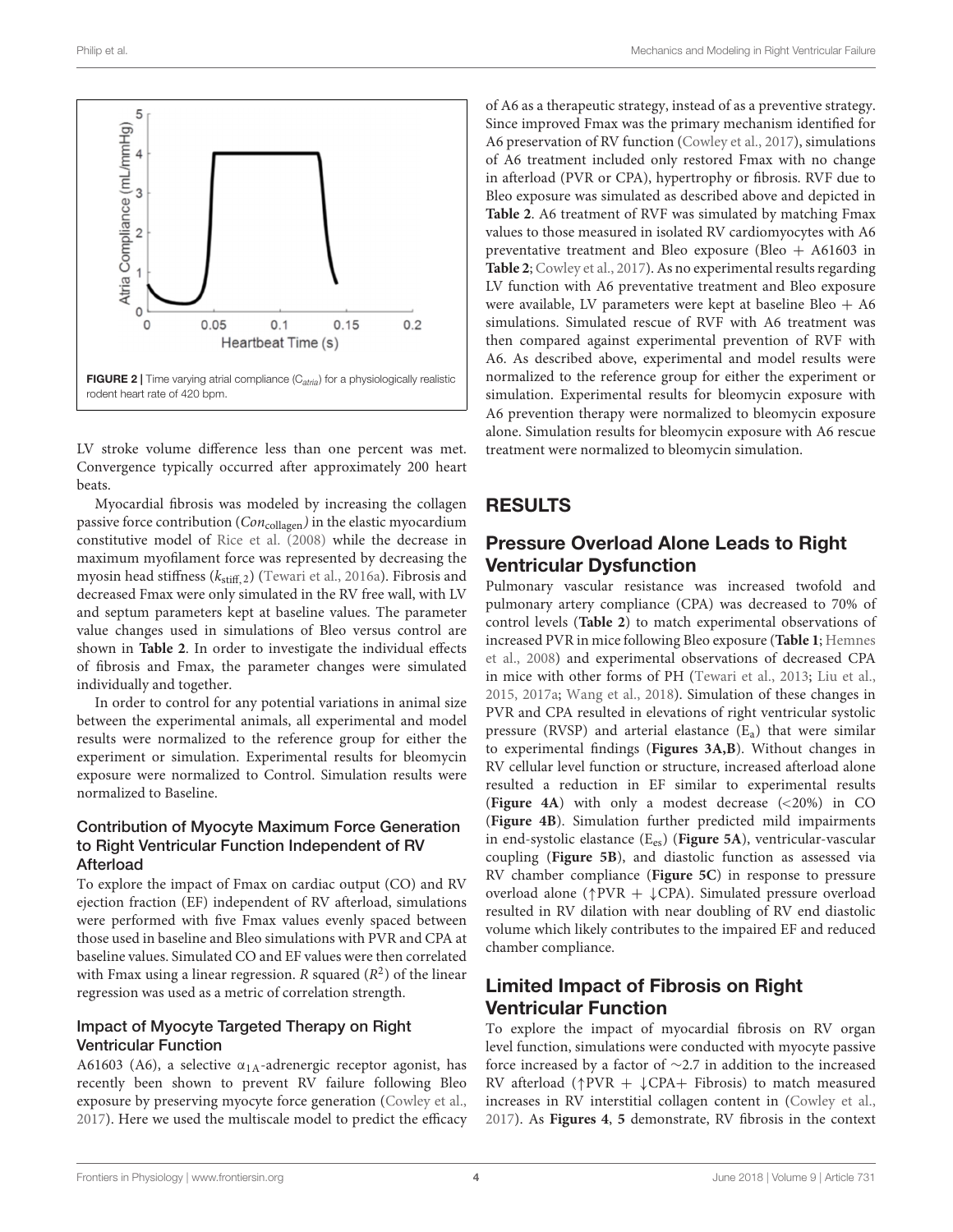#### TABLE 2 | Simulation parameters.

|                             | <b>Prameter</b>                                   | <b>Bleo/RVF</b>   | $RVF + A61603$<br>(Fold change) |
|-----------------------------|---------------------------------------------------|-------------------|---------------------------------|
| <b>Experiment</b>           | <b>Simulation</b>                                 | (Fold change)     |                                 |
| <b>PVR</b>                  | PVR (mmHg-s/mL)                                   | ↑1.96             | ↑1.96                           |
| Pulmonary artery compliance | $CPA (\mu VmmHg)$                                 | $\downarrow$ 0.70 | $\downarrow$ 0.70               |
| Fibrosis                    | Con <sub>Collagan</sub> (normalized force)        | ↑1.69             | ↑1.69                           |
| Fmax                        | $k_{\text{stiff},2}$ (MPa $\mu$ m <sup>-1</sup> ) | $\downarrow$ 0.46 | $\downarrow$ 0.22               |



FIGURE 3 | Measured and simulated increases in right ventricular afterload due to bleomycin exposure. (A,B) Predicted increases in RVSP and  $E_a$  in simulations of pressure overload alone (1PVR +  $\downarrow$ CPA), with fibrosis (Fibrosis), and decreased myocyte maximum force generation ( $\downarrow$ Fmax) match increases compared to control found in experimental measurements in mice exposed to bleomycin from (Hemnes et al., 2008). RVSP: right ventricular systolic pressure, PVR: pulmonary vascular resistance, CPA: pulmonary artery compliance.



of increased afterload did not have a significant impact on RV function.

### Powerful Impact of Myocyte Force Generation on Right Ventricular Function

To examine in the impact of myocyte force generation on RV organ level function, Fmax was decreased to 64% of control levels in addition to fibrosis and increased afterload  $(\uparrow PVR + \downarrow CPA + Fibrosis + \downarrow Fmax)$  to match measured decreases in Fmax in (Cowley et al., 2017). Impaired Fmax further decreased CO and EF such that experimental values were more closely matched as compared to increased RV afterload alone (**Figures 4A,B**). Moreover, simulations predict an almost 50% decrease in Ees (**Figure 5A**) compared to the modest *<*20% decrease observed with RV overload alone  $(\uparrow$ PVR +  $\downarrow$ CPA).

To ensure these results reflect the impact of reduced Fmax independent of RV fibrosis, simulations with decreased Fmax in the absence of fibrosis were also performed ( $\uparrow$ PVR +  $\downarrow$ CPA  $+$   $\downarrow$  Fmax). The consequences of impaired Fmax for organ level RV function were the same in both the presence and absence of RV fibrosis (data not shown). These simulations provide evidence that changes in myocyte Fmax have a powerful impact on RV organ level function and are potentially a key component of the transition from RV dysfunction with maintained CO to RVF.

To further explore this relationship, the impact of Fmax on RV function under baseline conditions (normal PVR and CPA) was examined. As demonstrated in **Figure 6**, simulations predict a strong, direct correlation between Fmax and RV function as measured by CO or EF.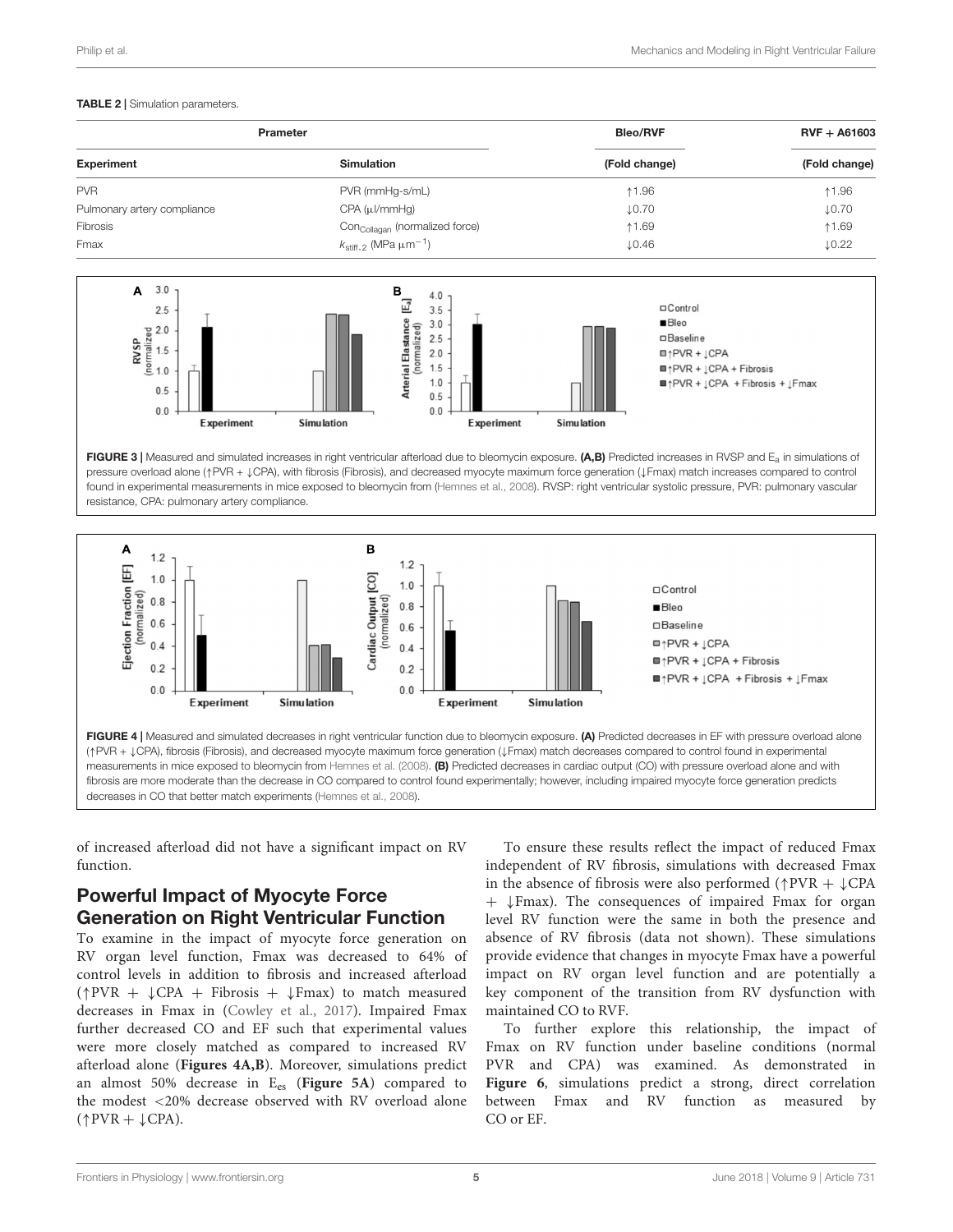





### Myocyte Targeted Therapy Protects Against Development of Right Ventricular Failure

Experimentally, A6 therapy was shown to preserve Fmax at the cellular level and RV fractional shortening at the organ level following Bleo exposure (Cowley et al., 2017). We used the multiscale computational model to investigate the impact of restored Fmax on multiple metrics of RV function in the context of sustained RV afterload, RV fibrosis, and RV hypertrophy. RVF due to Bleo exposure was simulated as described above incorporating both the elevated PVR and decreased CPA in the pulmonary vasculature and the changes in myocardial mechanics ( $\uparrow$ PVR +  $\downarrow$ CPA + Fibrosis +  $\downarrow$ Fmax). To model A6 treatment in the setting of Bleo exposure induced RVF, Fmax was adjusted to match experimental results from prevention experiments (**Table 2**; Cowley et al., 2017). While A6 did not affect arterial elastance, RVSP did increase somewhat in response to restored Fmax (**Figures 7A,B**). Moreover, A6 improved EF and CO by 20% (**Figures 7C,D**). Simulation further predicts restored RV contractility as measured by E<sub>es</sub> and ventricular-vascular coupling (**Figures 7E,F**).

# **DISCUSSION**

In this study, we used a multiscale computational model to predict the impact of myocyte and myocardial mechanical changes on RV function using experimental measurements from a mouse model of RVF due to bleomycin-induced PH. Our main findings are:

- (1) Reduced Fmax is a key contributor to reduced EF and CO in RVF.
- (2) There is a direct link between restored myocyte Fmax and improved RV function following A6 treatment in RVF.
- (3) RV fibrosis in the setting of RV pressure overload does not further impair RV function as compared to RV pressure overload alone.

Right ventricular failure is the most common cause of death in PH (Sztrymf et al., 2010). Despite this clinical importance, the adaptation of the RV to pressure overload is poorly understood, especially with regard to the drivers of the transition to failure. Myocyte level molecular, cellular, and mechanical changes have been identified in the setting of RVF (Bogaard et al., 2009; Drake et al., 2011; Gomez-Arroyo et al., 2013; Cowley et al., 2015, 2017; Rain et al., 2016; Wang et al., 2018);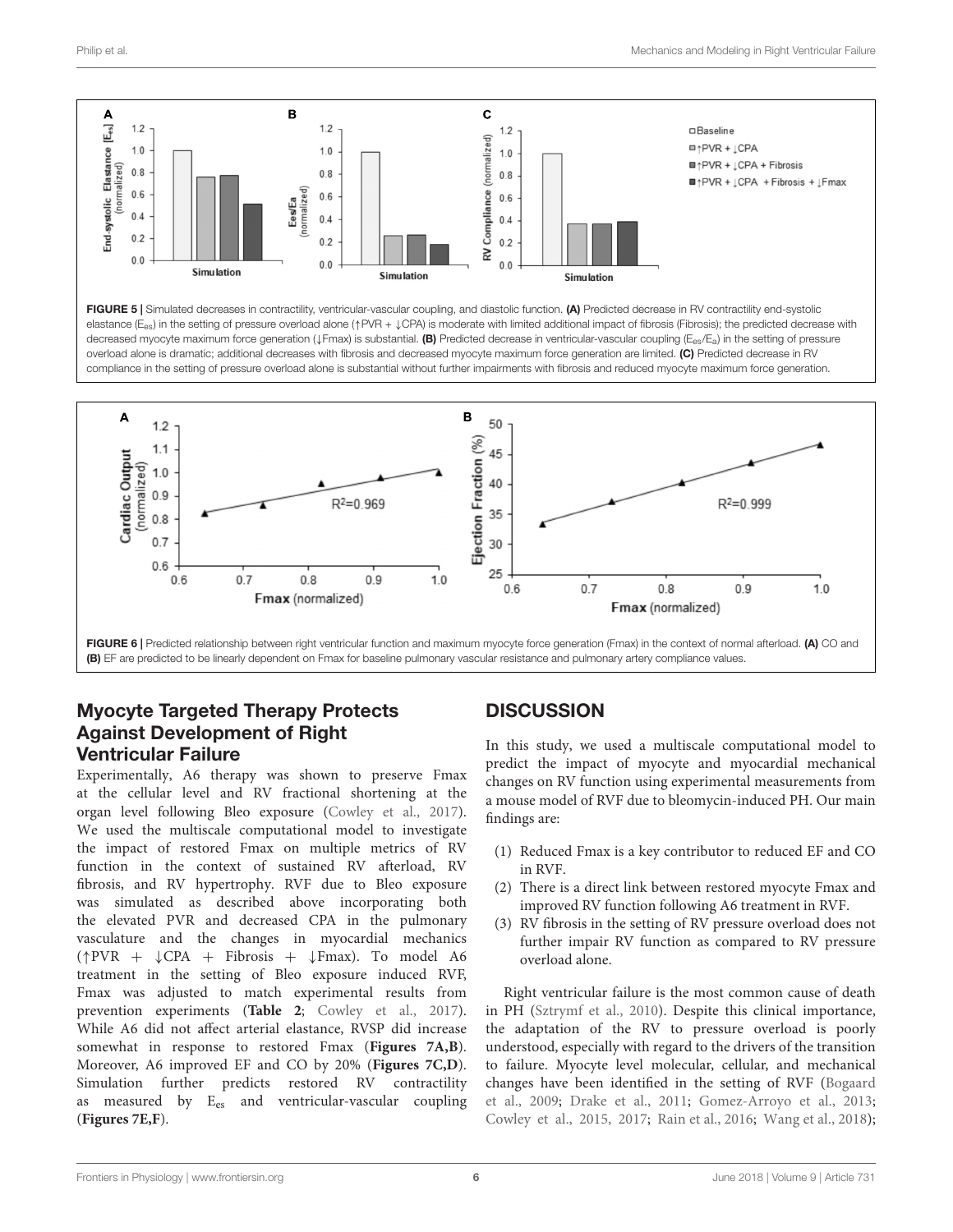

however, to date no studies have demonstrated a functional link between cellular level and organ level function changes. This study used a novel multiscale computational modeling approach to evaluate which cellular and structural features associated with RVF have an impact on whole organ function.

# Key Role of Decreased Maximum Force Generation in RVF

Decreased Fmax has been shown to be associated with RVF (Versluis et al., 2004; Dai et al., 2006; Cowley et al., 2015, 2017). Additionally, recent results from our lab demonstrate that this feature is preserved in the setting of RV adaptation in a mouse model of PH (Wang et al., 2018). Preserved or even increased Fmax has been shown in large animal models of RV pressure overload without RVF (Walker et al., 2011) and in human PH patients with preserved cardiac output (Rain et al., 2013). This is a key cellular level difference observed between RV adaptation and RV failure. The simulation results provided here demonstrate that decreased Fmax has a powerful impact on RV function and may be a key component of transition to RVF. Simulation of increased RV afterload ( $\uparrow$ PVR and  $\downarrow$ CPA) failed to reproduce the observed features of RVF *in vivo* and rather resulted in a phenotype consistent with RV adaptation. It was only with the inclusion of the observed decreased myocyte maximum force generation that the simulated phenotype predicted RVF consistent with experimental results. This provides strong evidence of the

functional impact of RV myocyte Fmax on organ level RV function.

The important organ level functional impact of RV myocyte force generation was further demonstrated in simulations of A6 treatment. Recently published data demonstrated that a primary cellular level result of A6 therapy was preserved myocyte Fmax (Cowley et al., 2017). Simulation of this treatment effect resulted in improved RV function, giving strong evidence of the direct causal link between improved myocyte Fmax and improved EF occurring with A6 treatment. Interestingly, the effect size on RV function measured via non-invasive techniques *in vivo* was larger than that predicted by simulation. One reason for this difference is that the simulation modeled A6 given as a treatment to rescue RV function after the onset of RVF whereas the experimental protocol was that of prevention with A6 given at the time of bleomycin exposure, prior to the onset of PH and changes in RVF. Additionally, the discrepancies between simulation and experiment likely also indicate that A6 has additional beneficial effects not captured in the simulation that result in an improvement in RV function beyond that due to the improvement in Fmax alone. For example, A6 may improve LV function (not simulated) and thereby improve RV function. Overall, these data show the potential powerful impact of therapies that restore myocyte force generation. While chronic  $(\geq 2$  weeks) treatment with these therapies have been shown to be beneficial in small animal studies (Cowley et al., 2017), there is a potential for chronic therapy to have negative consequences and further studies of longer term treatments are needed.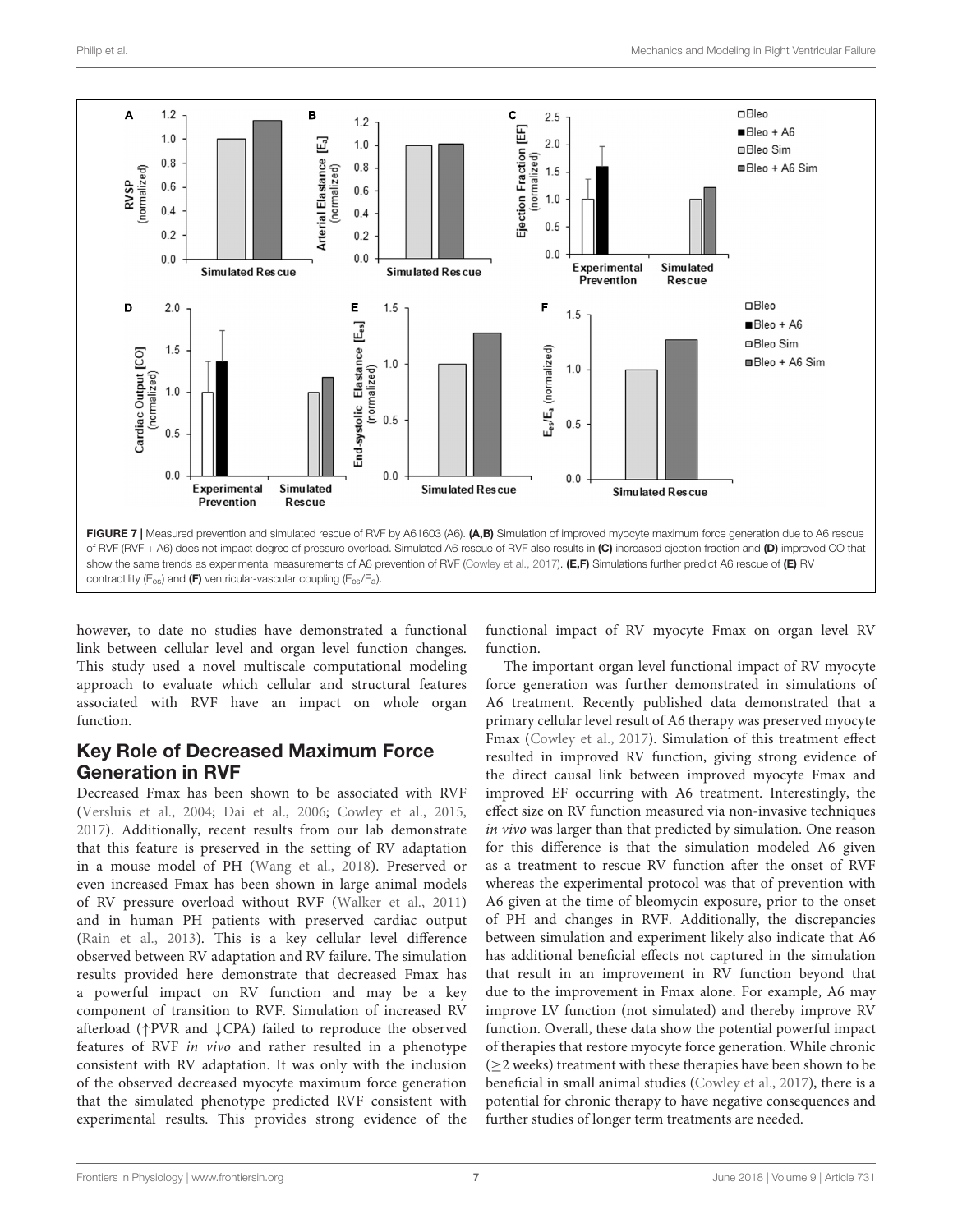#### The Impact of Fibrosis on RV Function

Fibrosis is considered a histological hallmark of RVF (Bogaard et al., 2009; Drake et al., 2011; Rain et al., 2013, 2014, 2016). Myocardial fibrosis has additionally been demonstrated in several models PH resulting in RV adaptation (Golob et al., 2016; Lahm et al., 2016; Rain et al., 2016). Recently, increased collagen was shown to contribute to increased RV myocyte stiffness in a mouse model of PH (Rain et al., 2016). Interestingly, in the simulations performed here, changes in myocardial collagen content did not cause significant impairment in RV function (diastolic or systolic) beyond that seen with PH alone. We hypothesized that increased myocardial fibrosis would impair diastolic function; however, the simulation did not demonstrate any such association. A moderate degree of diastolic dysfunction occurred in response to pressure overload alone (**Figure 5C**), which was caused by RV dilation resulting in increased collagen loading. It is likely that in the remodeling RV, not only is the amount of collagen increased but also the loading dynamics are altered, which leads to more diastolic dysfunction associated with fibrosis than simulated here. Recent study by Hill et al. (2014) demonstrated changes in collagen fiber orientation in a mouse model of RV pressure overload. Interestingly, in this model of compensated RV hypertrophy increased myocardial stiffness was shown to be due to myocyte hypertrophy, with minimal changes observed in collagen recruitment or intrinsic stiffness. Both computationally and experimentally, a better understanding of the impact of collagen on organ level function is an important area of future study.

### Role of Simulation to Explore Multiscale Structure-Function Relationships

In this study, we adapted a multiscale model of the cardiovascular system which has been tuned to the rodent to explore relationships between myocyte structure and function and right ventricular function. The computational model was improved through the addition of atrial mechanics in order to improve simulation of diastolic pressure-volume relationships and diastolic function. As detailed in the previous sections, the model allows for the exploration of functional links between cellular level changes and organ level changes. **Figures 3**, **4** highlight the ability of the model to predict changes in hemodynamics and to replicate experimental results. **Figure 5** highlights the power of the model to provide additional information on predicted hemodynamic function that is otherwise only available through invasive *in vivo* tests. Our results predict that ventricular-vascular uncoupling can occur due to pressure overload alone. However, ventricular contractility, measured by E<sub>es</sub>, is likely to be preserved or only mildly decreased until there are changes in myocyte force generation. The multiscale model used in this study provides the important opportunity to simulate organ level changes in the context of altered afterload (or preload) with or without cellular level changes. We further demonstrate the ability to recapitulate *in vivo* treatment results through simulation of changes in cellular level functions. These results highlight the utility of this multiscale computational model as a tool to identify therapeutic targets and to test the *in vitro* effects of treatments *in vivo*.

Experience developing, validating, and using multiscale computational models to explore cardiac function is growing (Kerckhoffs et al., 2009; Tewari et al., 2013, 2016a,b; Garbey et al., 2015; Zhang et al., 2016). Adapting and optimizing these tools for evaluation of the RV is an important area of investigation that will allow for testing and validating of hypotheses as well as to help identify which cellular level components to target therapeutically in order to have the largest impact on RV function. Furthermore, models could be tuned to individual patients in the future to account for specific changes in pulmonary vascular function, ventricular geometry and cellular function, and guide treatment.

This study has several limitations that should be noted. In this study a single animal model of RVF was explored. A recent study by our group evaluated the ability of the computational model to predict pathophysiology in three different experimental models of PH (Pewowaruk et al., 2018). Here we focused on one PH model to enable in-depth investigation of the effect of a potential therapy. Another limitation is that, once RV afterload was increased to cause PH, only parameters describing myocardial collagen content and Fmax were altered in simulations. To more fully describe the cellular-level myocardial changes caused by RV pressure overload, additional active and passive myocardial properties such as myocyte passive force, titin concentration, and metabolite concentrations should be investigated for their independent and dependent effects on RV organ level function. In particular, complete evaluation of myocyte function would ideally include measures of twitch velocity of cardiomyocytes, but only myofiber force generation data was available for the bleomycin model of PH. Furthermore, while multiple conditions are considered in this study, each condition is evaluated at only one time point and time dependent changes are not considered either in experimental or simulation results. Future experimental work discerning cardiac adaptation to stress over time will allow for incorporation of growth and remodeling laws into the computational model to simulate and/or predict disease progression. Finally, it is important to note that changes in left ventricular function are not considered in the simulations. As recently discussed by Tabima et al. (2017) in a review of RV and pulmonary vascular interactions, 20– 40% of the RV work is due to LV contraction (Santamore et al., 1976; Damiano et al., 1991; Haddad et al., 2008), so changes in LV function can have a large impact on RV function (Tabima et al., 2017). However, LV function has been shown to remain normal in the setting of PH due to bleomycinexposure (Cowley et al., 2015). Unfortunately, experimental data on LV function in the setting of bleomycin exposure with A6 therapy were not available, thus consideration of any potential effect of A6 on LV function was not incorporated into simulations. The multiscale computational model does provide the ability to investigate interventricular interactions allowing for consideration of LV function as a key variable when experimental results are available. Recent work by our group has explored the impact of LV myocardial infarction on RV function using simulations (Pewowaruk et al., 2018). Despite these limitations, this novel study highlights that impaired myocyte force generation previously shown to be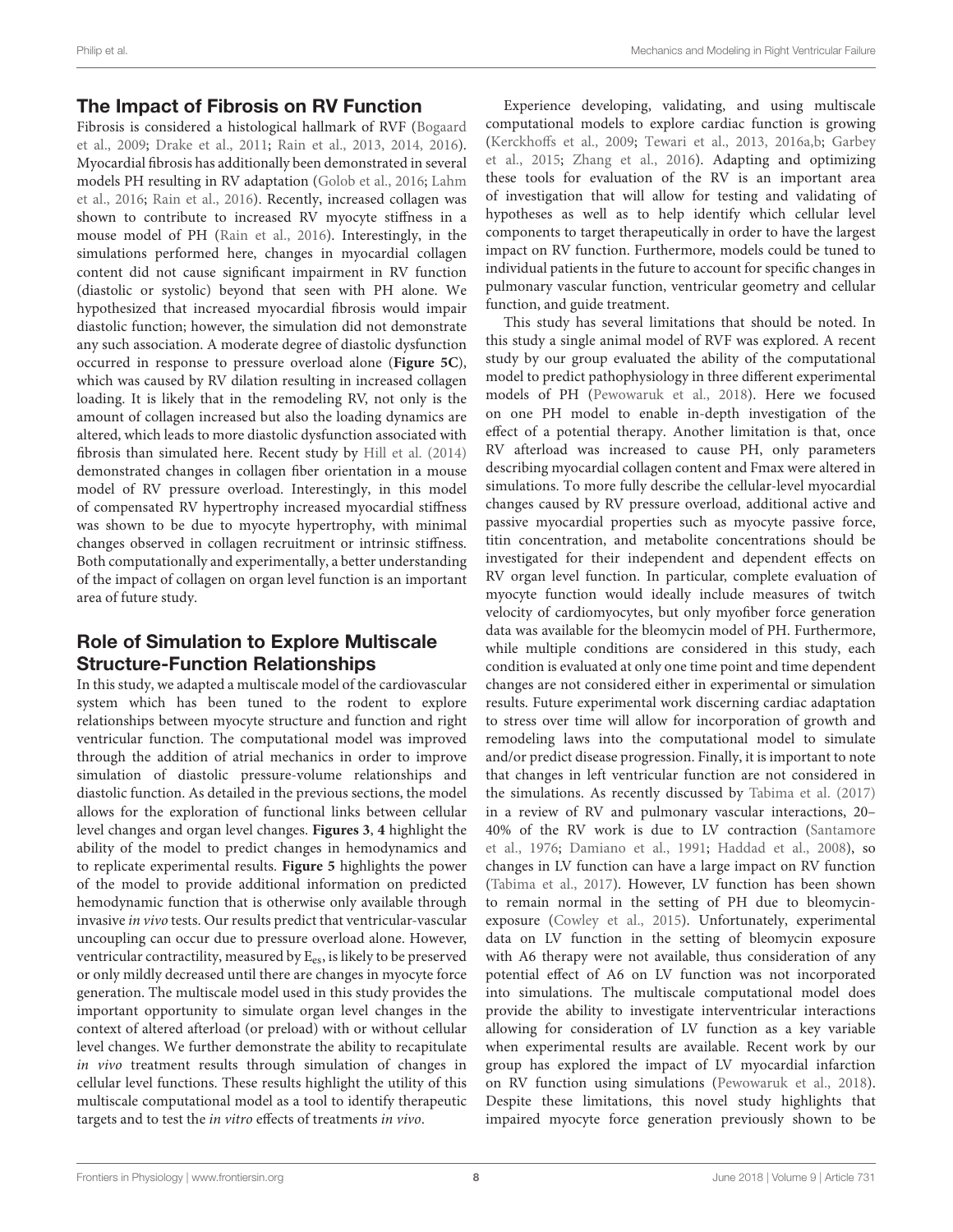a cellular feature of RVF appears to drive impaired hemodynamic function.

### **CONCLUSION**

This study gives strong evidence that impaired myocyte maximum force generation is a key feature that directly contributes to hemodynamic hallmarks of RVF. This work uses a multiscale computational model to explore contributions of cellular level changes to organ level function. The model is improved with the addition of atria and is shown to predict *in vivo* hemodynamic data with reasonable accuracy. Despite limitations, the model further predicts that changes in myocyte force generation but not changes in passive force due to collagen content have a direct impact on RV function in the context of RV pressure overload.

# AUTHOR CONTRIBUTIONS

JP, RP, DT, AB, and NC designed the research. NC, RP, DB, and CC contributed to model development and execution of

# **REFERENCES**

- Bogaard, H. J., Natarajan, R., Henderson, S. C., Long, C. S., Kraskauskas, D., Smithson, L., et al. (2009). Chronic pulmonary artery pressure elevation is insufficient to explain right heart failure. *Circulation* 120, 1951-1960. doi: 10.1161/circulationaha.109.883843
- Champion, H. C., Michelakis, E. D., and Hassoun, P. M. (2009). Comprehensive invasive and noninvasive approach to the right ventriclepulmonary circulation unit: state of the art and clinical and research implications. *Circulation* 120, 992–1007. doi: 10.1161/circulationaha.106. 674028
- Cowley, P. M., Wang, G., Chang, A. N., Makwana, O., Swigart, P. M., Lovett, D. H., et al. (2015). The alpha1A-adrenergic receptor subtype mediates increased contraction of failing right ventricular myocardium. *Am. J. Physiol. Heart Circ. Physiol.* 309, H888–H896. doi: 10.1152/ajpheart.00042.2015
- Cowley, P. M., Wang, G. Y., Joshi, S. K., Swigart, P. M., Lovett, D. H., Simpson, P. C., et al. (2017). alpha1A-subtype adrenergic agonist therapy for failing right ventricle. *Am. J. Physiol. Heart Circ. Physiol.* 313, H1109–H1118. doi: 10.1152/ ajpheart.00153.2017
- Dai, T., Ramirez-Correa, G., and Gao, W. D. (2006). Apelin increases contractility in failing cardiac muscle. *Eur. J. Pharmacol.* 553, 222–228. doi: 10.1016/j.ejphar. 2006.09.034
- Damiano, R. J. Jr., La Follette, P. Jr., Cox, J. L., Lowe, J. E., and Santamore, W. P. (1991). Significant left ventricular contribution to right ventricular systolic function. *Am. J. Physiol.* 261(5 Pt 2), H1514–H1524. doi: 10.1152/ajpheart.1991. 261.5.H1514
- Drake, J. I., Bogaard, H. J., Mizuno, S., Clifton, B., Xie, B., Gao, Y., et al. (2011). Molecular signature of a right heart failure program in chronic severe pulmonary hypertension. *Am. J. Respir. Cell Mol. Biol.* 45, 1239–1247. doi: 10.1165/rcmb.2010-0412OC
- Fan, D., Wannenburg, T., and de Tombe, P. P. (1997). Decreased myocyte tension development and calcium responsiveness in rat right ventricular pressure overload. *Circulation* 95, 2312–2317. doi: 10.1161/01.CIR.95.9.2312
- Garbey, M., Rahman, M., and Berceli, S. (2015). A multiscale computational framework to understand vascular adaptation. *J. Comput. Sci.* 8, 32–47. doi: 10.1016/j.jocs.2015.02.002
- Golob, M. J., Wang, Z., Prostrollo, A. J., Hacker, T. A., and Chesler, N. C. (2016). Limiting collagen turnover via collagenase-resistance attenuates right ventricular dysfunction and fibrosis in pulmonary arterial hypertension. *Physiol. Rep.* 4:e12815. doi: 10.14814/phy2.12815

simulations. JP, RP, NC, AB, and DB contributed to data analysis and interpretation. All authors contributed to the manuscript preparation and approved the final version of the manuscript.

# FUNDING

This work was supported by National Heart, Lung, and Blood Institute Grants R01 HL-086939 (NC, RP, and DT) and T32 HL-110853 (JP), the Grainger Foundation Wisconsin Distinguished Graduate Fellowship (RP), the Thoracic Surgery Foundation for Research and Education Nina Starr Braunwald Fellowship (JP), Department of Veterans Affairs Merit Review Award I01BX000740 (AB), the American Heart Association Grant in Aid 15GRNT25550041 (AB), and NIH R01 HL-072011 (DB).

### ACKNOWLEDGMENTS

The authors gratefully acknowledge Dr. Byron Zambrano for help with manuscript editing.

- Gomez-Arroyo, J., Mizuno, S., Szczepanek, K., Van Tassell, B., Natarajan, R., dos Remedios, C. G., et al. (2013). Metabolic gene remodeling and mitochondrial dysfunction in failing right ventricular hypertrophy secondary to pulmonary arterial hypertension. *Circ. Heart Fail.* 6, 136–144. doi: 10.1161/circheartfailure. 111.966127
- Greyson, C. R. (2008). Pathophysiology of right ventricular failure. *Crit. Care Med.* 36(1 Suppl), S57–S65. doi: 10.1097/01.CCM.0000296265.52518.70
- Haddad, F., Hunt, S. A., Rosenthal, D. N., and Murphy, D. J. (2008). Right ventricular function in cardiovascular disease, part I: anatomy, physiology, aging, and functional assessment of the right ventricle. *Circulation* 117, 1436–1448. doi: 10.1161/circulationaha.107.653576
- Hemnes, A. R., Zaiman, A., and Champion, H. C. (2008). PDE5A inhibition attenuates bleomycin-induced pulmonary fibrosis and pulmonary hypertension through inhibition of ROS generation and RhoA/Rho kinase activation. *Am. J. Physiol. Lung Cell. Mol. Physiol.* 294, L24–L33. doi: 10.1152/ajplung. 00245.2007
- Hill, M. R., Simon, M. A., Valdez-Jasso, D., Zhang, W., Champion, H. C., and Sacks, M. S. (2014). Structural and mechanical adaptations of right ventricle free wall myocardium to pressure overload. *Ann. Biomed. Eng.* 42, 2451–2465. doi: 10.1007/s10439-014-1096-3
- Kerckhoffs, R. C., Campbell, S. G., Flaim, S. N., Howard, E. J., Sierra-Aguado, J., Mulligan, L., et al. (2009). Multi-scale modeling of excitation-contraction coupling in the normal and failing heart. *Conf. Proc. IEEE Eng. Med. Biol. Soc*. 2009, 4281–4282. doi: 10.1109/IEMBS.2009.5332708
- Lahm, T., Frump, A. L., Albrecht, M. E., Fisher, A. J., Cook, T. G., Jones, T. J., et al. (2016). 17beta-Estradiol mediates superior adaptation of right ventricular function to acute strenuous exercise in female rats with severe pulmonary hypertension. *Am. J. Physiol. Lung Cell. Mol. Physiol.* 311, L375–L388. doi: 10.1152/ajplung.00132.2016
- Lankhaar, J.-W., Westerhof, N., Faes, T. J., Marques, K. M., Marcus, J. T., Postmus, P. E., et al. (2006). Quantification of right ventricular afterload in patients with and without pulmonary hypertension. *Am. J. Physiol. Heart Circ. Physiol.* 291, H1731–H1737. doi: 10.1152/ajpheart.00336.2006
- Lankhaar, J.-W., Westerhof, N., Faes, T. J., Tji-Joong Gan, C., Marques, K. M., Boonstra, A., et al. (2008). Pulmonary vascular resistance and compliance stay inversely related during treatment of pulmonary hypertension. *Eur. Heart J.* 29, 1688–1695. doi: 10.1093/eurheartj/ehn103
- Liu, A., Hacker, T., Eickhoff, J. C., and Chesler, N. C. (2017a). Estrogen preserves pulsatile pulmonary arterial hemodynamics in pulmonary arterial hypertension. *Ann. Biomed. Eng.* 45, 632–643. doi: 10.1007/s10439-016-1716-1